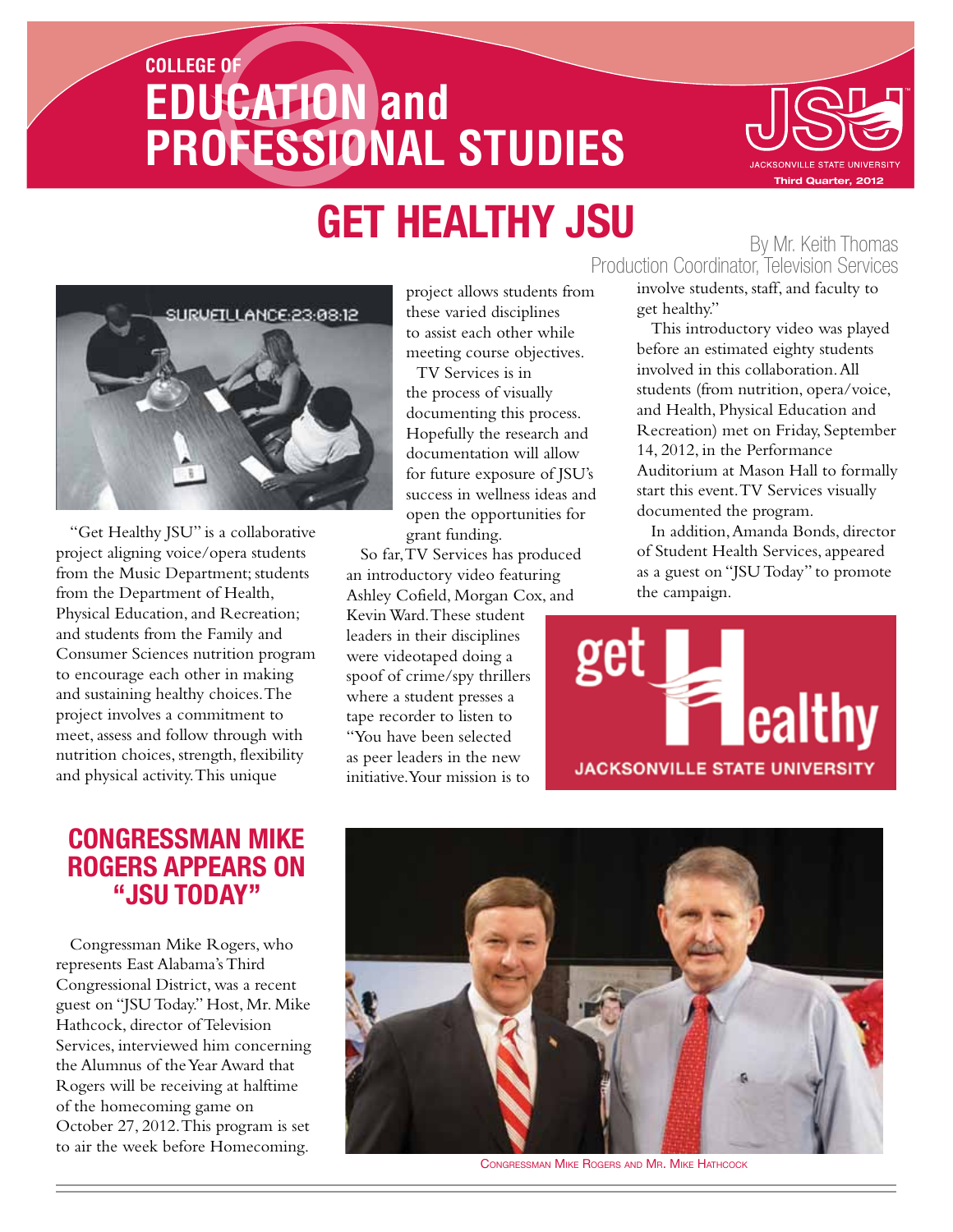# **Townsel Awarded PDK Grant**

Kim Holdbrooks Townsel was awarded the Past President Emery Stoops Graduate Scholarship 2012 from PDK International Fellowships for Graduate Programs. The application required letters from supervisors and colleagues, as well as a statement of research goals and proof of a high GPA. For more information, visit http://www.pdkintl.org/awards/ graduate.htm

Kim's interests in research are centered on preservice teachers and education professional development. As a lover of film, Kim believes that film can be used as a vicarious experience to help teachers develop sensitivity to diversity issues, explore variety in teaching strategies, and examine the emotional and social

issues affecting both teachers and students. Kim conducted a brief survey to find out if a movie has ever increased sensitivity in diversity. An astounding percentage of respondents indicated that movies had, and specific movies were frequently mentioned. She used that information to conduct a small interview set to collect data on how and why movies might help teachers better understand their students. That led to collecting data on how three specific film clips about real-life teachers from the South who were teaching "out of their comfort zone" dealt with issues as perceived by preservice teachers. Kim hopes to turn one of these into a dissertation but will continue with this line of research during her career.



# **JSU receives a GRANT THAT INVOLVES THE CEPS' Department of technology and Engineering and the JSU In - service Center**

The Alabama Math, Science, and Technology Initiative (AMSTI) at JSU's In - Service Center received \$235,936 from the Mathematics and Science Partnership grant program. The grant award period is from October 1, 2012, to September 30, 2013. The AMSTI initiative is funded through the Alabama State Department of Education. The goals of this project are to:

- • Expand math and science professional development opportunities and instructional support services provided within the AMSTI JSU In-Service Region;
- • Provide experiences in in-service education that model effective teaching strategies to be used by teachers in Grades K -12, and to promote an awareness of and an interest in current educational research;
- Provide a strong collaboration and instructional involvement between colleges/departments of education and with individuals from the

science, technology, engineering and mathematics (STEM) faculty; in-service activities with teachers of math and science;

- Improve and expand training of math and science teachers, including training such teachers in the effective integration of technology into curricula and instruction
- Mentoring instructors as they begin to use this technology in their lessons.

AMSTI JSU will collaborate with school personnel to determine specific instructional needs and develop a framework for addressing these needs through mentoring, professional learning teams, and/or professional development designed to improve and sustain instructional skills. AMSTI JSU will use videoconferencing to bring STEM faculty and math and science teachers in Grades K-12 together to increase the teachers' subject matter knowledge and improve instructional skills. AMSTI JSU will provide math professional development that provides experiences in effective teaching strategies and provides opportunities to read and study current research. The math professional development will focus on implementing strategies from Ongoing Assessment Project (OGAP). Math teachers from partnering schools will participate in additive reasoning, multiplicative reasoning, and fractional reasoning or proportional reasoning sessions according to their grade level.

The first year of the partnership will focus on eighth grade students at high needs middle schools and will be open to all schools wanting to participate in a robotics program. The goal of program is to inspire students to pursue careers in engineering, science, technology, and math through participation in a sports-like scienceand engineering-based robotics competition. Student interns from JSU's Technology and Engineering Department will be paired with teachers as the eighth grade students learn about building robots.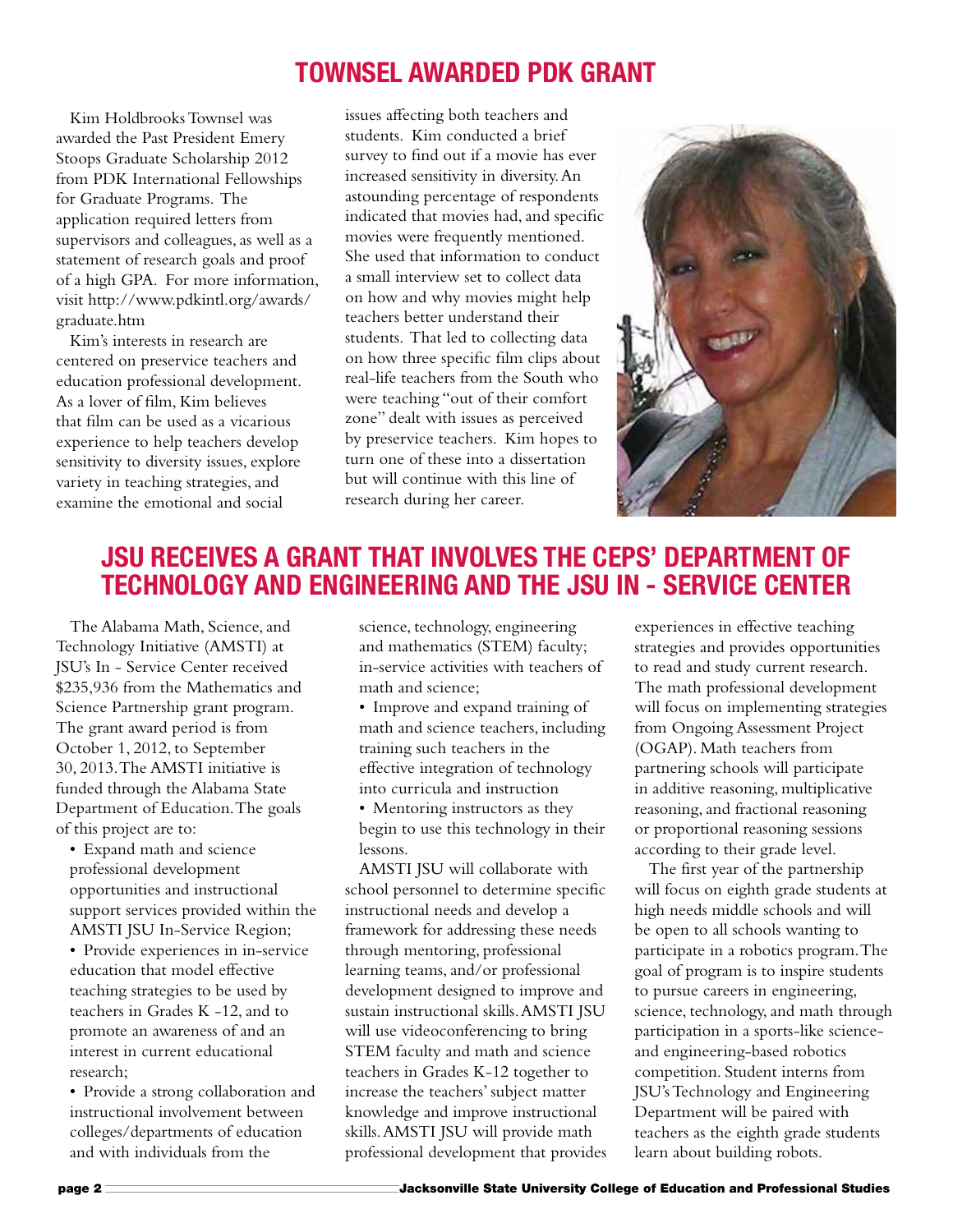### **Co-Teaching Pair's Workshop**

By Dr. Nina King Associate Professor in the Department of Curriculum and Instruction

Jacksonville State University's College of Education and Professional Studies held a Pairs Workshop at the Houston Cole Library on September 27, 2012 as the last phase of training in a new JSU initiative: The Co-Teaching Institute.

Co-teaching as an instructional methodology is not new. It has its roots in Special Education but has recently been receiving recognition as best practice among general educators, as well. Last spring, a group of CEPS instructors, local school faculty, and administrators took part in a two-day training workshop on co-teaching held in Stadium Towers and led by workshop founders Nancy Bacharach and Teresa Washut Heck from St. Cloud State University in St. Cloud, Minnesota.

The JSU CEPS has begun piloting this method of instructional delivery in some practicum placements this semester and will continue into spring internship. In preparation, training has been ongoing for all college faculty as well as participating practicum students and cooperating teachers. The initial phase of instruction shared the theoretical foundations, research findings, and information about each of the seven strategies of the coteaching model. The second phase, the "Pairs Workshop," is an important element of training because it matches





the intern and cooperating teacher in role-playing and planning for effective collaboration and communication, both essential skills for achieving success in this pedagogical model.

Ninety-six practicum students and cooperating teachers were invited to participate in the Pairs Workshop. Some activities brought laughter while some required quiet discussion, but it was evident that serious work was going on here. These interns and teachers were beginning to form relationships that would clearly pave the road for better understanding and cooperation in teaching together this semester. For both the seasoned classroom teacher and teacher candidate, this is a very good thing.

The CEPS, always on the leading edge of teacher education, continues to find and implement best practices in preparing candidates for the challenges of teaching in the 21<sup>st</sup> Century.



**I am thrilled to see so many practicing and pre-service teachers willingly embrace " an alternative to traditional teaching. Co-teaching allows our pre-service teachers a more practical approach to assuming the lead teacher role than the previous sink-or-swim method often associated with practicum and internship. At its very core, co-teaching fosters a sense of shared responsibility for student learning, and while our students may not always find themselves in classrooms where co-teaching is an option due to issues such as scheduling and staffing, we hope this experience will ensure that they realize how important it is to embrace every opportunity to work as a team to improve student learning. "**

#### s**Dr. Jordan Barkley, associate dean CEPS**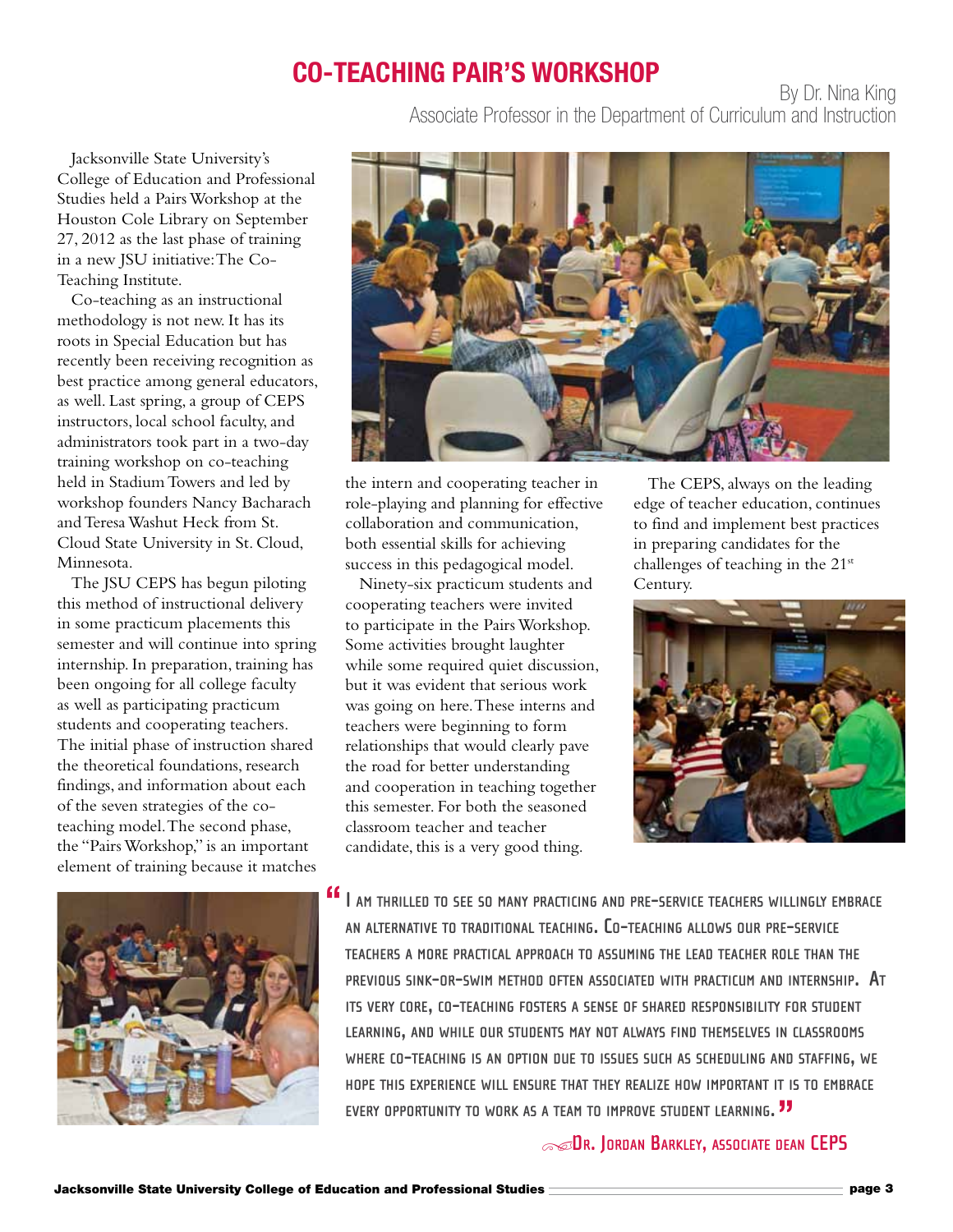### **New Faculty in FCS**

By Ms. Robbie B. Boggs Instructor in the Department of Family and Consumer Sciences

Ms. Jeannie Frazier is certainly not a new face to the Department of Family and Consumer Sciences. In fact, she has served the past five years as a prorata faculty member. Her background in FCS is for the most part that of a generalist, consisting of teaching classes from many of the areas of FCS. Her Family Life Education classes (online and on-campus) are full every semester. She served as a food service director in her background of public school teaching which has enabled her to teach some of the courses within the culinary and hospitality area. Many of you probably have seen Ms. Frazier in her role with Wellness Wednesdays. She recently completed her certification in a ServSafe course offered through the Cooperative Extension Service. With a current teaching license, she is also qualified to teach some FCS education courses.

Over the years, Jeannie worried about not having a specialty teaching field. As a generalist position was discussed within the department, she realized that was indeed her specialty. She has a love for each of the six concentrations within FCS. As Jeannie describes, "A person's life cannot be organized neatly into just one of these areas but it is a synergistic, overlapping series of events that involves each of these areas. We aren't just 'what we eat.' It's also how we relate and communicate to others, express ourselves through art related to home and dress, and how we manage and organize our lives. These things are all part of the FCS discipline."

Ms. Frazier brings at least a quarter of a century of educational experience to the department. Before coming to JSU, she taught two years in the St. Clair County School District in Ragland, Alabama, fifteen years in the Enterprise, Mississippi School District, and one year at Bay Springs, Mississippi High School.

She has a Bachelor's in Home

Economics in Equipment & Business and a Master's in Home Economics Education with a minor in Family Life Studies from the University of Southern Mississippi. She is currently pursuing a Doctorate in Instructional Leadership from Nova Southeastern and has completed all the coursework (ABD). Her dissertation will assess the attitudes of students in Family and Consumer Sciences toward online learning .

Ms. Frazier currently serves as a board member of the Alabama Association of Family and Consumer Sciences in her role as coordinator for Research in Colleges & Universities.



Ms. Jeannie Frazier, instructor family and Consumer Sciences

She is also a member of Kappa Omicron Phi. She has a novel in the editorial phase of publishing and has written numerous FCS related articles which have been published in commercial publications.

In her spare time, she likes to shop for vintage jewelry at yard sales and antique shops. On Saturdays during the summer months, you will likely find her in downtown Jacksonville shopping for fresh fruits and vegetables at the Farmer's Market.

**"We aren't just 'what we eat.' It's also how we relate and communicate to others, express ourselves through art related to home and dress, and how we manage and organize our lives."**

#### **J.Frazier**

Walk into the Harper Child Study Center in Mason Hall and you'll be greeted with the smile of Mrs. Jill Marsh (Mrs. Jill), the new childcare director and instructor of FCS Child Growth & Development classes. Mrs. Marsh taught food prep classes for the last year in the Department of Family and Consumer Sciences as an adjunct instructor. She worked in the childcare center and taught FCS 352 in the absence of Mrs. Paula Napoli during the May term. These experiences led her to apply for the vacated position.

Jill began her career in Family and Consumer Sciences by receiving both her bachelor's and master's degrees in Vocational Home Economics Education from Auburn University. She held leadership positions in professional student organizations while there and took an active role in student recruitment for the department. She received her Educational Specialist degree (EdS) in Collaborative Education Elementary K-6 from JSU in 2009 and holds a current Alabama teaching license in both vocational home economics education and collaborative education K-6.

Mrs. Marsh has had experience working in an instructional capacity with age groups from birth to college age—what she calls "working her way up." She was employed at a daycare facility during college. She was a substitute special education teacher for grades K-2 in the Oxford School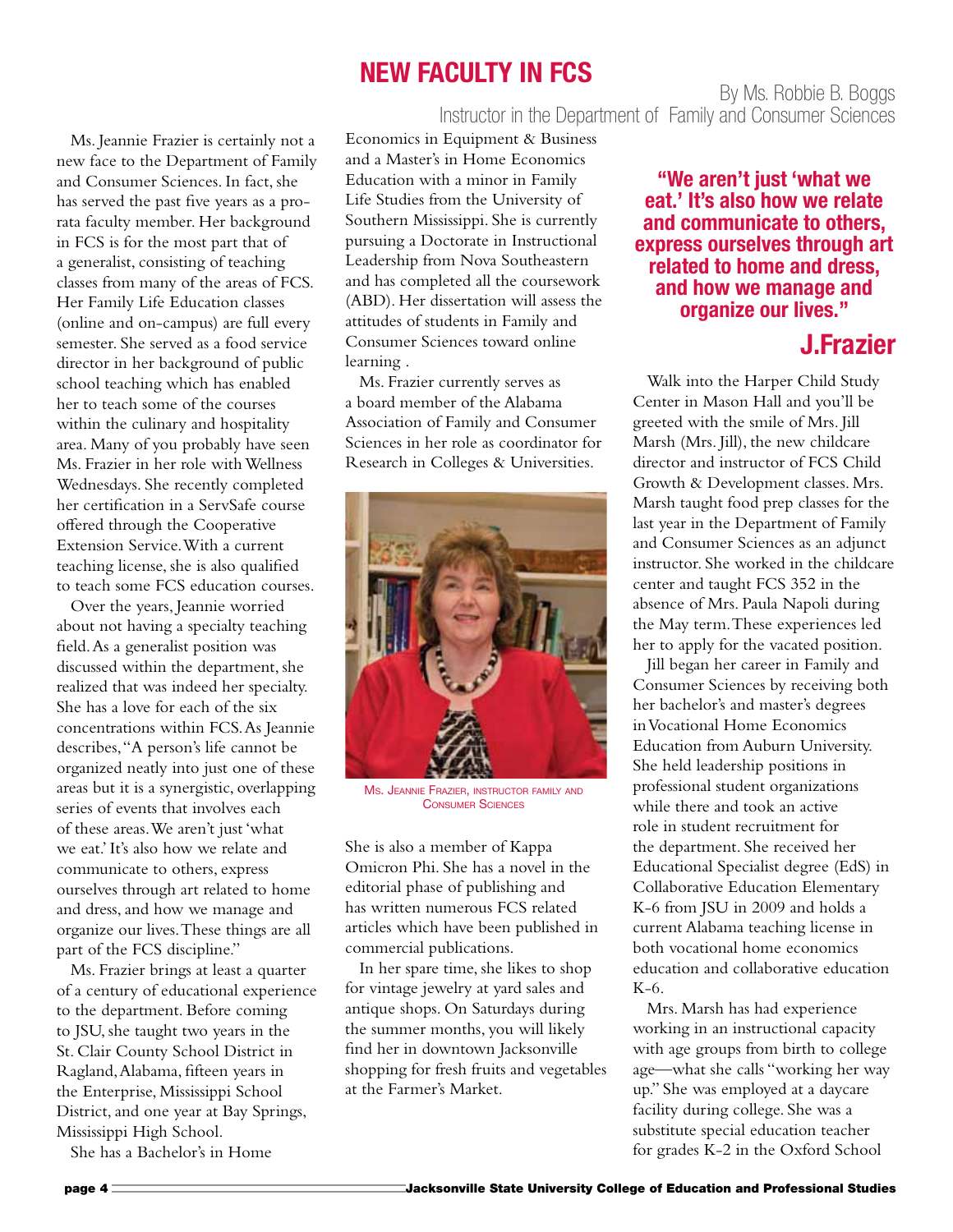### **NEW FACULTY IN FCS CONTINUED**



Ms. JILL F. MARSH INSTRUCTOR OF CHILD DEVELOPMENT

System and taught sixth through ninth graders in a Georgia middle/junior high school. The culmination was teaching at JSU: three-four year old preschoolers and college students.

Her background is rich in variety. She has volunteered in every grade, served as elementary grades PTO president, served all ages through church leadership positions at Hill Crest Baptist Church in Anniston, led or followed her two children in whatever class or organization they have participated like Cub Scouts, Vacation Bible School, lock-ins, church youth trips, and even served in a coaching capacity for special needs

sports teams. Through the four years of home schooling her oldest son, she was involved in both traditional and non-traditional ways of teaching reading, math, and other life skills. She enjoys researching new, innovative methods of teaching.

In her spare time, Jill loves to cook and relieves stress by baking in her kitchen at home. She enjoys spending time with her family, working with her church youth groups with her husband, scrapbooking, and attending her two sons' sporting events. During the spring season, she and her son participate in Special Olympics activities.

#### By Ms. Abby Fleetwood **New Faculty in the Department of Health, Physical Education, and Recreation**

The Department of Health, Physical Education, and Recreation is proud to have new faculty member, Dr. Donnie Andrews join their team. Dr. Andrews hit fall 2012 running with an overloaded course schedule including both undergraduate and graduate courses needed for Physical Education and Exercise Science majors. He is also teaching an Anatomy and Physiology course for the nursing department. Dr. Andrews received his undergraduate degree from University of North Alabama and both his master's and doctoral degrees in health and human performance from the University of Southern Mississippi. He received a second master's degree in biological sciences from Mississippi College. Previously, Dr. Andrews taught at Louisiana Monroe and Jackson State and spent two years teaching at Troy University. Along with being a professor, Dr. Andrews has also worked a number of years in

Cardiac/Pulmonary Rehab for South Central Medical Center in Laurel, MS. Dr. Andrews holds a number of certifications from top organizations and military branches including the



Dr. Donnie Andrews, assistant professor in the Department of Health, Physical Education, and **RECREATION** 

American College of Sports Medicine and the United States Air Force. He is also a proud member of the Phi Epsilon Kappa Honor Society and has already begun the process of establishing a chapter at JSU, bringing the highly esteemed honor society to the Department of Health, Physical Education, and Recreation.

Instructor in the Department of Health, Physical Education, and Recreation

Dr. Andrews and his wife Kayla have been married for twelve years and have a son, Zachary in the first grade at Kitty Stone. They are eagerly awaiting their second child in January. In his spare time, which he does not currently have, Dr. Andrews enjoys working out, hunting, and spending time with his family.

Dr. Andrews' passion for teaching has already made him a favorite among the students and the Department of Health, Physical Education, and Recreation looks forward to many years of collaboration in education.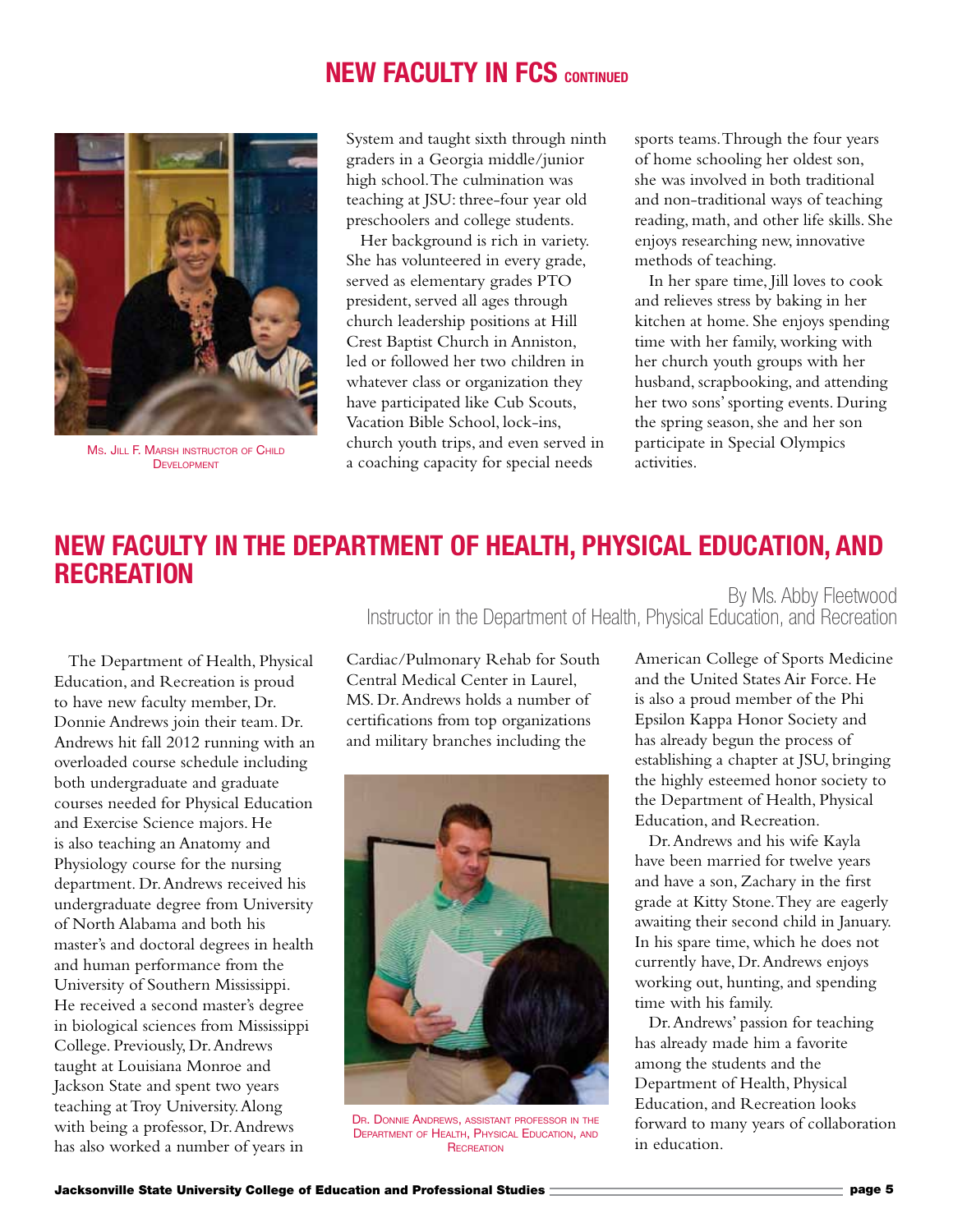#### **New Faculty in JSU In-service Center**

Ms. Shelly Roberts

Ms. Shelley Roberts is the AMSTI seventh-eighth grade science specialist. She received both her BS and MS Education degrees at Jacksonville State University in biology. She has ten years of teaching experience in seventh through twelfth grade. She began her teaching career at Saks High School and later transferred to White Plains Middle School. She has coached volleyball and softball at various times during her tenure. She is currently working on her National Boards Certification in Science – Early Adolescence. Mrs. Roberts has been married to Van Roberts, Jr. for ten years. They have a nine yearold daughter named Reece, a five year-old son named Tyler, and a one and a half year-old son named Case. Ms. Roberts attends Golden Springs Baptist Church. She and her family enjoy traveling and camping.



Ms. Shelly Roberts (left) discussing a project with Ms. Cherie Prickett (middle) and Ms. Polly Crow (right) AMSTI Science Specialists

#### Ms. Amber Trantham

Ms. Amber Trantham is an elementary math specialist for AMSTI. While attending Jacksonville State, she was a member of the JSU Show Choir and numerous Drama productions as well as working for the JSU and Jacksonville City Police Departments as a dispatcher. She received both her BS and MS degrees at Jacksonville State University in early childhood education.

Ms. Amber Trantham has ten years of teaching experience in second and third grade. In 2006, she received her National Boards Certification in Early Literacy and now mentors National Board Candidates through the JSU In-Service Center. While teaching for Alexandria Elementary, she created the Alexandria Elementary Broadcast Program and Technology Team. The team has competed in regional and state competitions for the past six years and won numerous awards. She

was selected as the 2009 Calhoun County Teacher of the Year and represented the state as one of the final four candidates.

Ms. Trantham has been joyfully married to Troy Trantham for twelve years. They have a nine-year-old son named Grady and twin two-year-old sons named Royce and Russell. Ms. Trantham is a member at Greenbrier Church of Christ where she and her husband lead children's worship. She regularly competes in 5K and obstacle races and is currently training for a half-marathon.

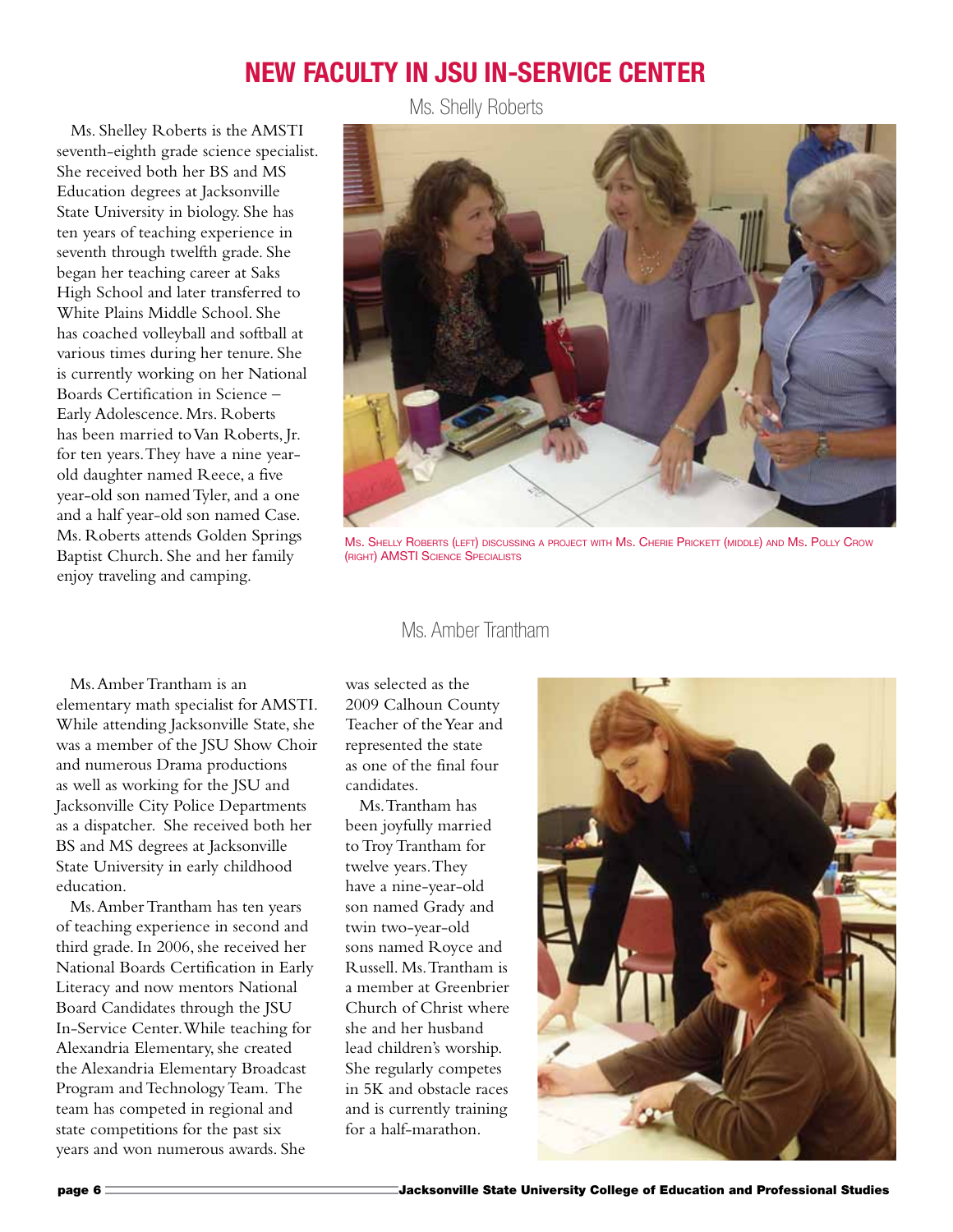#### **New Faculty in Curriculum and Instruction**

Dr. Cynthia Connor joined the Curriculum and Instruction faculty at Jacksonville State University in January as assistant professor of special education. She instructs JSU students who are in the collaborative teacher education preparation program. Her classes focus on methods of teaching students with severe disabilities, students with mild disabilities, and students with disabilities who are of transition age.

Dr. Connor taught special education for twenty-three years in the P-12 classrooms of New York, Alabama, and Virginia. Originally from Georgia, she attended Tift College and received her MA from Teachers College, Columbia University in New York. While living and teaching in New York, she met her husband and thus relocated to Alabama. Several years later, a move to Virginia with her family enabled Dr. Connor to attend the University of Virginia where she received her Ph D in the area of special education. Dr. Connor held the position of Assistant Professor of Education at Virginia State University prior to returning to Alabama. Her research interests include assistive technology



Dr. Cynthia Connor

use in classrooms and development of meaningful transition programs for students with disabilities. While at UVA, Dr. Connor received a grant to help fund her dissertation research on the subject of teachers' use of assistive technology with students who have severe disabilities. An article based on this dissertation was recently published in the *Journal of Technology and Teacher Education.*

A member of several professional organizations, Dr. Connor is the current secretary for the Alabama chapter of the Council of Exceptional Children and Co-Vice President for Programming for the JSU chapter of Phi Delta Kappa. She served as

director of the 2011 Virginia State University Learning Differences Conference and co-presented at the Virginia Reading Association Conference in 2010. Next Spring, Dr. Connor will be co-presenting "Transition University" at the 2013 National Council of Exceptional Children Convention and Expo in San Antonio, Texas.

Dr. Connor most enjoys spending time with her husband, Jim Connor, and their two children, Cathleen and James. She feels blessed to be a part of the JSU faculty and appreciates the way everyone has been supportive and helpful to her over the past year.



Ms. Valerie Gamble

Ms. Valerie Gamble joined the JSU College of Education and Professional Studies faculty in Spring 2012 as a pro-rata instructor. This year she has become a full time instructor.

Ms. Gamble holds a BS degree and an MSE degree in special education from JSU. Her teaching background includes five years in the inclusive classroom. She has also worked as an intervention teacher in the resource setting. She eventually was promoted to specialist positions at the central office level at two different school systems.

As a specialist Ms. Gamble worked with teachers and administrators on Individualized Education Program

creation, Functional Behavior Assessment analysis, Behavioral Intervention plan creation and troubleshooting, service delivery issues, and behavior management strategies for the classroom. She has presented at local and state level conferences on topics including Individualized Education Program writing, behavior planning, and autism. She serves on several state level committees and organizations for autism.

Ms. Gamble is a JSU alumna and resides in the Choccolocco community in Calhoun county with her husband and two children. Her oldest son is currently attending JSU.